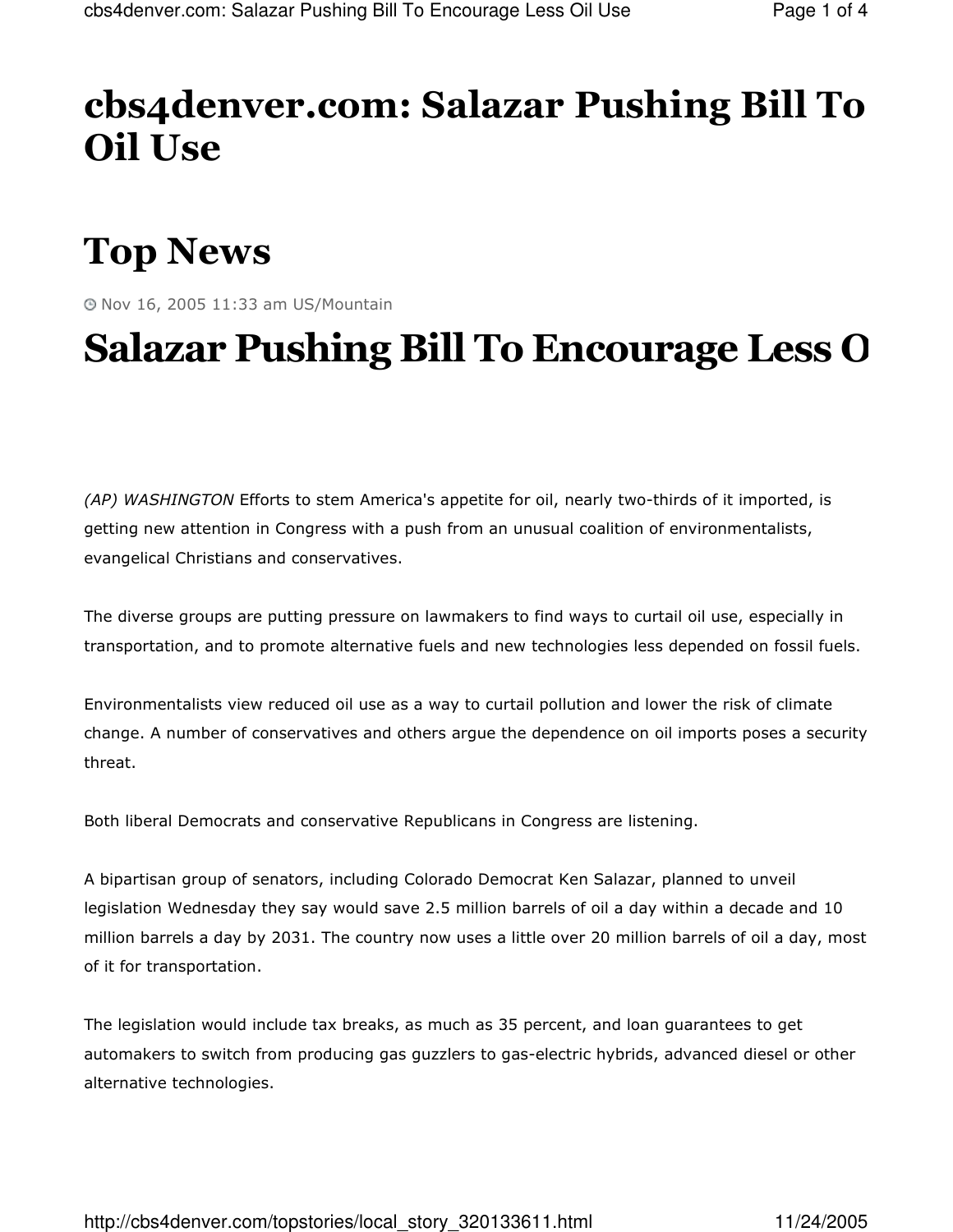It also includes new tax breaks for those who buy such vehicles for car fleets, and incentives for developing alternative fuels such as ethanol from cellulosic biomass, research into use of lightweight material in cars, and the promotion of mass transit corridors.

"We must find a way to reduce our dependence on foreign oil so America is prepared for the future," said Sen. Evan Bayh, D-Ind., one of the bill's co-sponsors.

Other co-sponsors include moderate Democrats and conservative Republicans. Among them are Salazar and Democratic Sen. Joe Lieberman of Connecticut, and GOP Sens. Sam Brownback of Kansas and Lindsay Graham of South Carolina.

"This is a bipartisan effort," said Brownback in an interview. "This is just good common sense. This is where the public wants us to go. They want us to not be so dependent on foreign oil."

Earlier this year, Democrats tried to include a provision in a broad energy bill that later was signed into law by President Bush, that called on the president to develop programs that would cut oil consumption by 1 million barrels a day. It was opposed by the GOP majority and defeated.

"That was seen as a mandate," said Brownback, who opposed the measure. The new approach is based on incentives to reduce oil consumption, he said.

Among those supporting the new Senate initiative are environmentalists such as the Natural Resources Defense Council and the Apollo Alliance, a coalition of labor and environmental groups.

But they have been joined by mix of neo-conservatives and members of the Christian right who view the country's continued dependence on foreign oil -- especially from volatile areas such as the Middle East -- as a threat to the nation's security, and in the view of some, American values.

Among those arguing forcefully that the country's dependence on foreign oil poses a security risk are former CIA Director James Woolsey and Robert McFarlane, former national security adviser to President Reagan.

A number of conservatives have formed a coalition called Set America Free which advocates a diversification of motor fuels, development of more fuel efficient cars and trucks especially hybrids, and increased research into the development of ethanol from cellulosic biomass.

http://cbs4denver.com/topstories/local\_story\_320133611.html

11/24/2005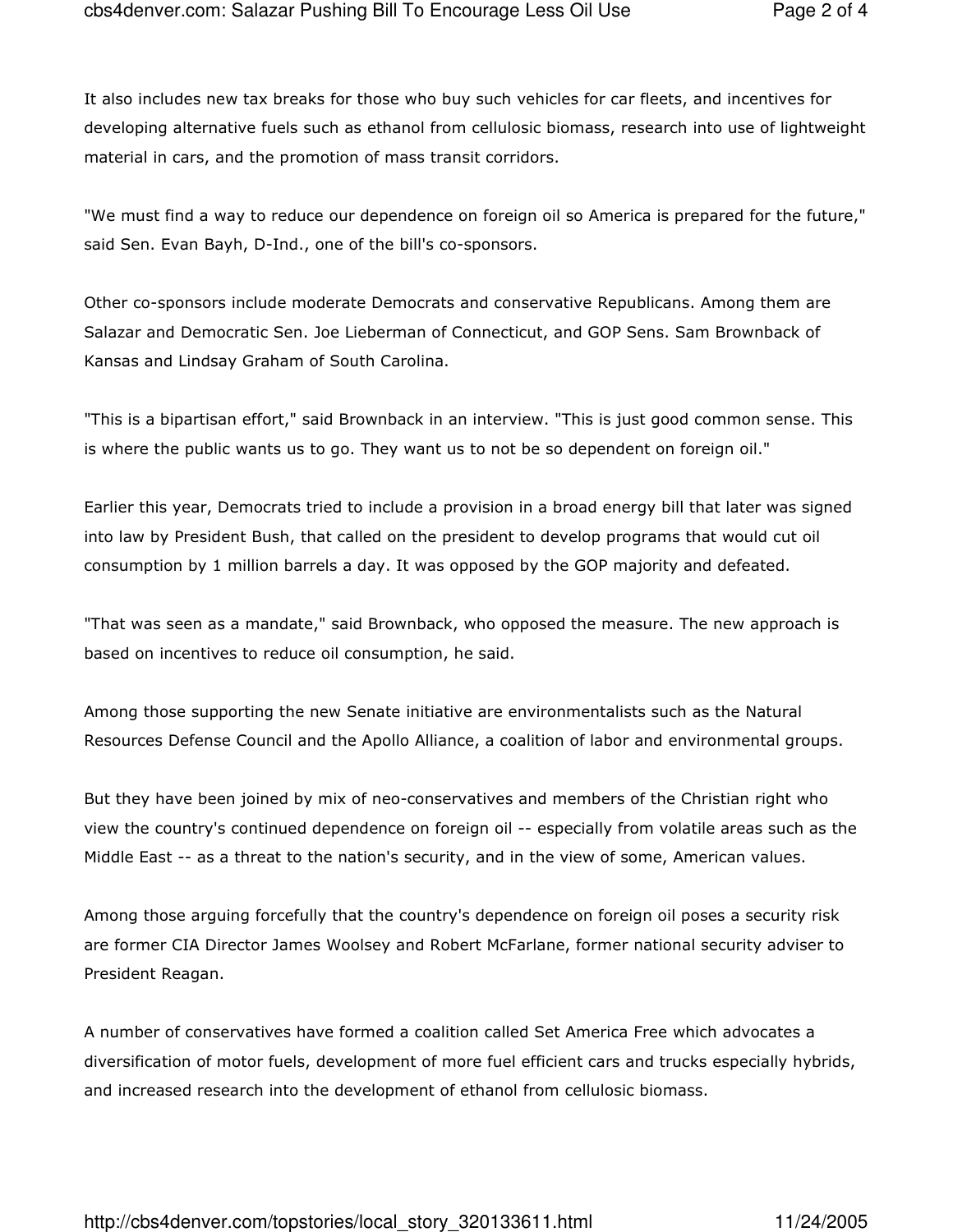Among the group's members are Gary Bauer, president of American Values; Frank Gaffney of the

Center for Security Policy, and Gal Luft, director of the Institute for the Analysis of Global Security.

(© 2005 The Associated Press. All Rights Reserved. This material may not be published, broadcast, r

**SPONSORED LINKS** 

#### **Get a 0% Credit Card Today!**

Click here to compare leading credit card offers with 0% APR on balance transfers and purchases. Apply today applications at CreditCards.com. www.creditcards.com

#### **Refinance Rates Hit Record Lows!**

Compare refinance rates from up to 4 lenders. Bad credit OK - free quotes, no obligation. www.lowermybills.com

#### 2.75% Fixed Student Loan Consolidation

Take advantage of rates as low as 2.75% at NextStudent®. Lower your student loan payments by up to 60% qualify online in 1 minute. www.nextstudent.com

#### **GEICO - Get a Car Insurance Quote Today**

Visit GEICO.com for an instant, line-by-line rate quote. In just minutes, see how much you could save on car www.geico.com

#### The Free CME E-mini Trader's Resource CD

Get a free CD-ROM from Man Financial and learn to trade CME e-minis. This CD teaches you everything you n comfort of your PC. Get yours today! www.manfinancial.com



CBS

### **Top News Stories**

- CBS4 Investigates The Stay at Home Sergeant
- Mexico Approves Gomez-Garcia Extradition Order
- Ron Dayne Runs 55 Yards In OT For Broncos Win
- Stores Court Thanksgiving Shoppers
- Poll: What Gift Do You Hope For?